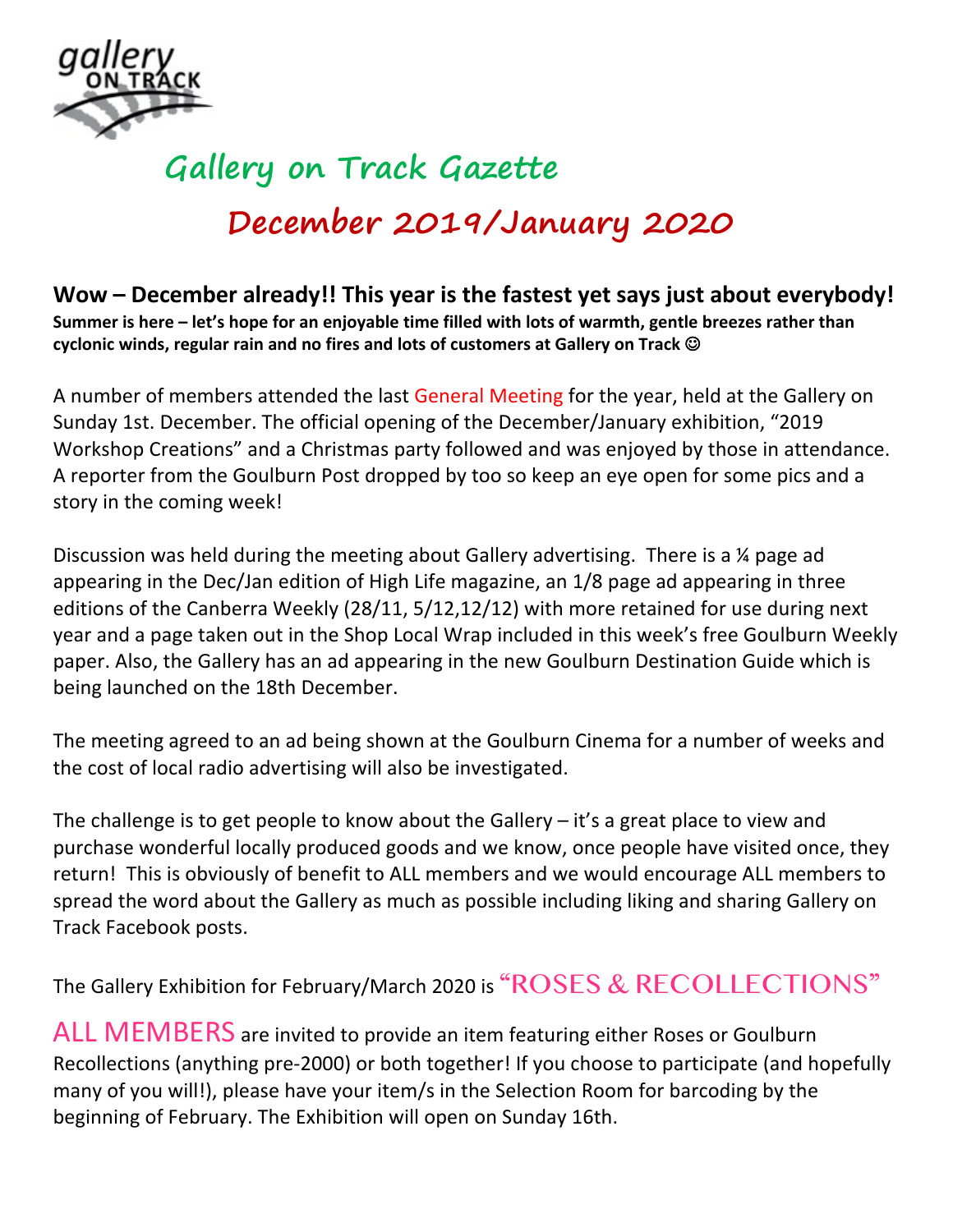Also if anyone is thinking about a solo or joint monthly exhibition in 2020, the month of September is currently available. Please contact Carol Divall if you'd like to discuss.



## **CALENDAR OF 2019 EXHIBITIONS**

**Please support Gallery of Track members by attending these displays at some time during the month**  $\odot$ 

**Dec/Jan** Workshop Participants **Items created during 2019 Workshop Classes**

**A REMINDER THAT ANY MONTHLY EXHIBITION ITEMS WHICH ARE TO BE OFFERED FOR SALE NEED TO BE AT THE GALLERY FOR BARCODING ETC. TWO WEEKS BEFORE THE OPENING DATE OF THE APPLICABLE MONTHLY EXHIBITION.** Also a reminder that wearable garments are required to have a label detailing washing/handling instructions.